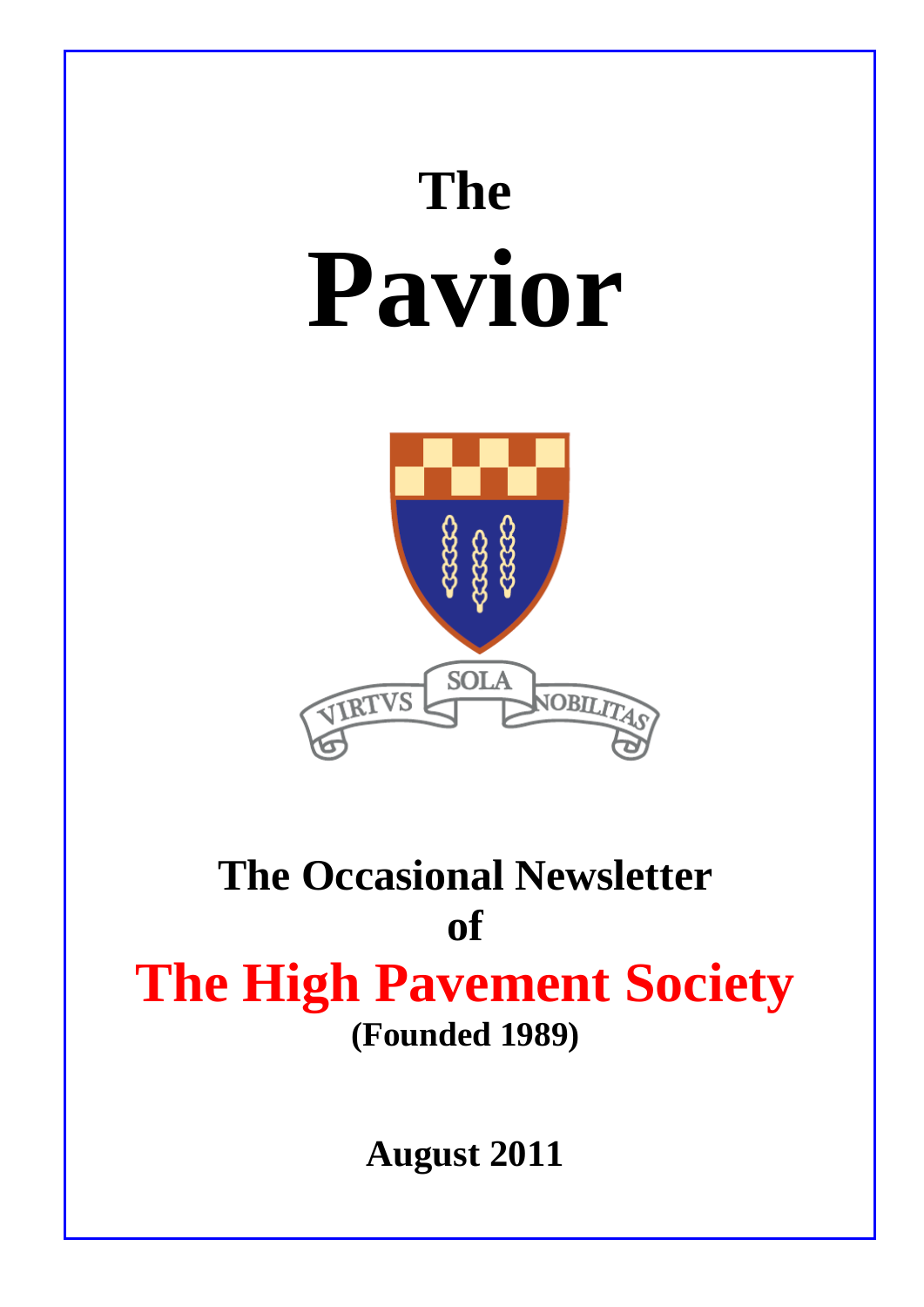#### **Your Committee**

The Committee Members listed below are always delighted to talk to you on any matter – particularly if you have a contribution to make to this publication!

President: Committee Chair Secretary **Treasurer** Registrar/editor Archivist Committee Members

| Arnold Brown          | 0115 8770395 |
|-----------------------|--------------|
|                       |              |
| Ken Kirk              | 0115 9568650 |
| <b>Noel Gubbins</b>   | 0115 9756998 |
| Robin Taylor          | 0115 9609483 |
| <b>Colin Salsbury</b> | 01509 558764 |
| Lance Wright          | 01636815675  |
| <b>Barry Davys</b>    | 0115 9260092 |
| John Elliott          | 0115 9266475 |
| Roger Green           | 0115 9313740 |
| <b>Marcus Pegg</b>    | 0115 9216548 |
| George Taylor         | 0115 9278474 |
| Neville Wildgust      | 0115 9268568 |
| Joe Woodhouse         | 0115 9231470 |

Copy for *The Pavior* may be sent to Colin Salsbury [colin.salsbury@ntlworld.com](mailto:colin.salsbury@ntlworld.com) 116 Leicester Road, Loughborough, Leics. LE11 2AQ or to Arnold Brown [arnoldhbrown@ntlworld.com](mailto:arnoldhbrown@ntlworld.com) 22 Chalfont Drive, Aspley, Nottingham, NG8 3LT Our website address: [www.highpavementsociety.org.uk](http://www.highpavementsociety.org.uk/)



**Faces to Remember Mr Edmund Hugo Saayman**  Physics master at High Pavement for 35 years **1926 – 1961**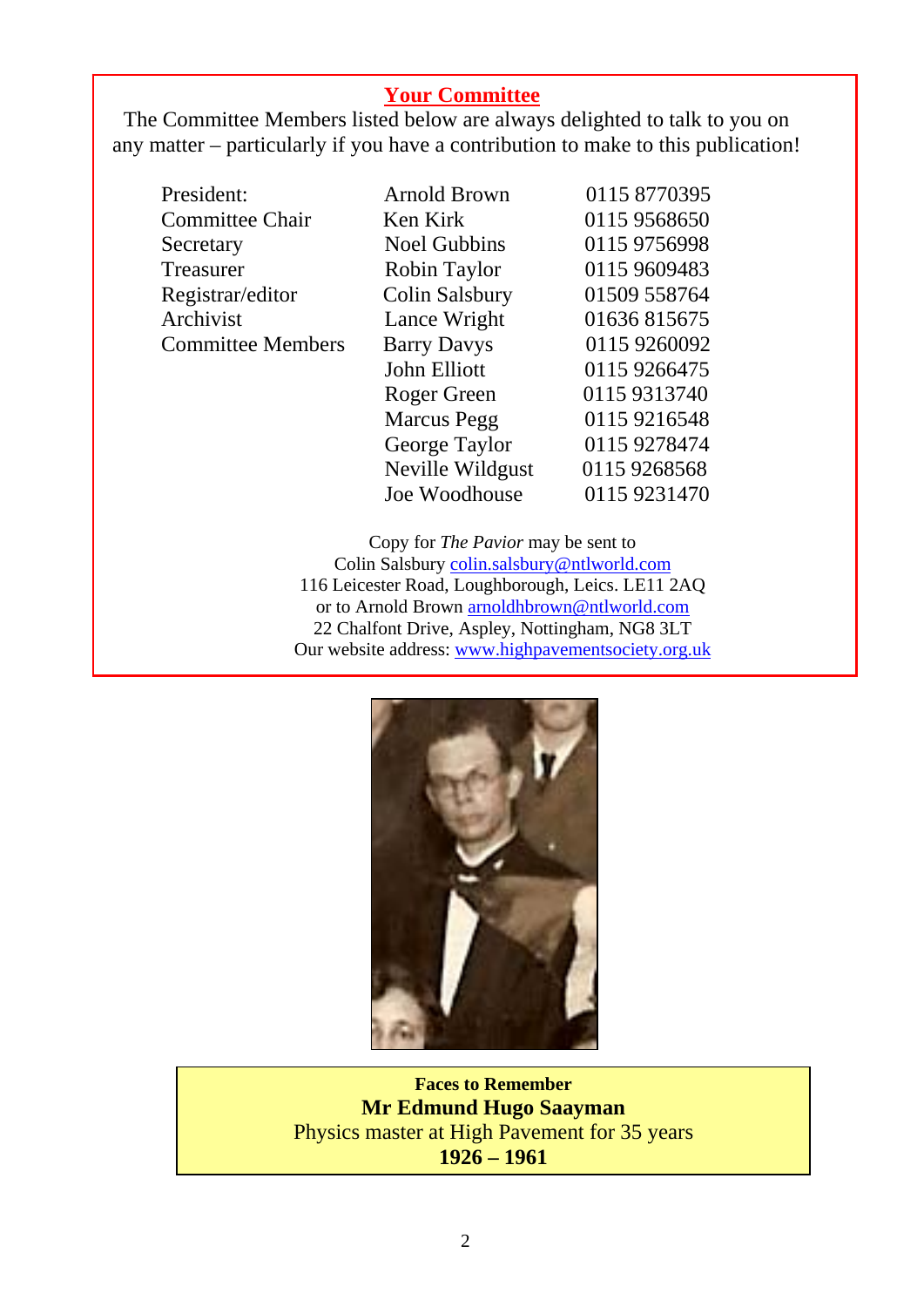

#### **THE PAVIOR - MAY 2011 COMMENT THE APPRENTICE**

When I was offered the position of trainee ophthalmic optician in 1938 it was no surprise to find that this involved all the trappings of the traditional apprenticeship as it has operated for perhaps hundreds of years. On listing these attributes I was then, and still am, convinced that they are all for the final

benefit of the trainee when, after several years he (or she) emerges as a fully qualified and experienced craftsman. The first obligation of the Master Craftsman was to look after and develop not only the craft skills of his charge, but also his/her welfare. This was for the period which was originally seven years (but now may be much shorter). The Master was recompensed for these services in two ways: he received an initial premium which established the good intent of the parent of the trainee, and went some way to deferring the total cost. Secondly the apprentice was paid only a token wage each week, which was intended as little more than spending money. In this way several years training costs were recovered by the Master Craftsman, who also acted as mentor and friend to his charge. In order to become fully qualified it was usually necessary to supplement the apprenticeship training with part time attendance at a local college, or even a correspondence course. This describes the situation when I left for the RAF in 1942.

I spent the rest of my life in baking, but was still involved with apprenticeship schemes. After the war years the baking trade was still heavily involved in its long established apprenticeship scheme, with many participants, because baker's shops were still run by a master baker, with his wife in the shop, and the apprentice. Nearly all firms in the trade produced the whole gamut of baked goods – bread in the morning, followed by morning goods, tea cakes, scones etc., and cakes later in the day. Every apprentice became fully conversant with most aspects of the trade. However, conditions changed dramatically. Small bakers began to disappear in favour of larger groups. Some diversified providing only lunch time snacks or celebration cakes. The opportunity to learn the whole trade became severely limited and the scheme declined until by 1980 or thereabouts there were only about 50 ordinary bakery apprentices registered in the whole of England. I proposed that the scheme be dropped and replaced by a more effective one with the opportunity to become qualified in limited sectors of the trade.

Today one of the simplest solutions proposed for youth unemployment has been the creation of '30,000 apprenticeships'. This is all very fine, but how do the so-called 'Modern Apprenticeships' compare with the traditions with which I was blessed in 1938? Is every modern trainee possessed of a loving parent, sufficiently involved to contribute £100 to the costs involved? Is every trainee prepared to receive a token wage in order to help pay his training costs? Will every trainee be blessed with a mentor to look after his interests during his years of development? We don't know. I believe 'trainee' might be a better word in the year 2011. The traditional apprentice has only a historical significance today. **Arnold**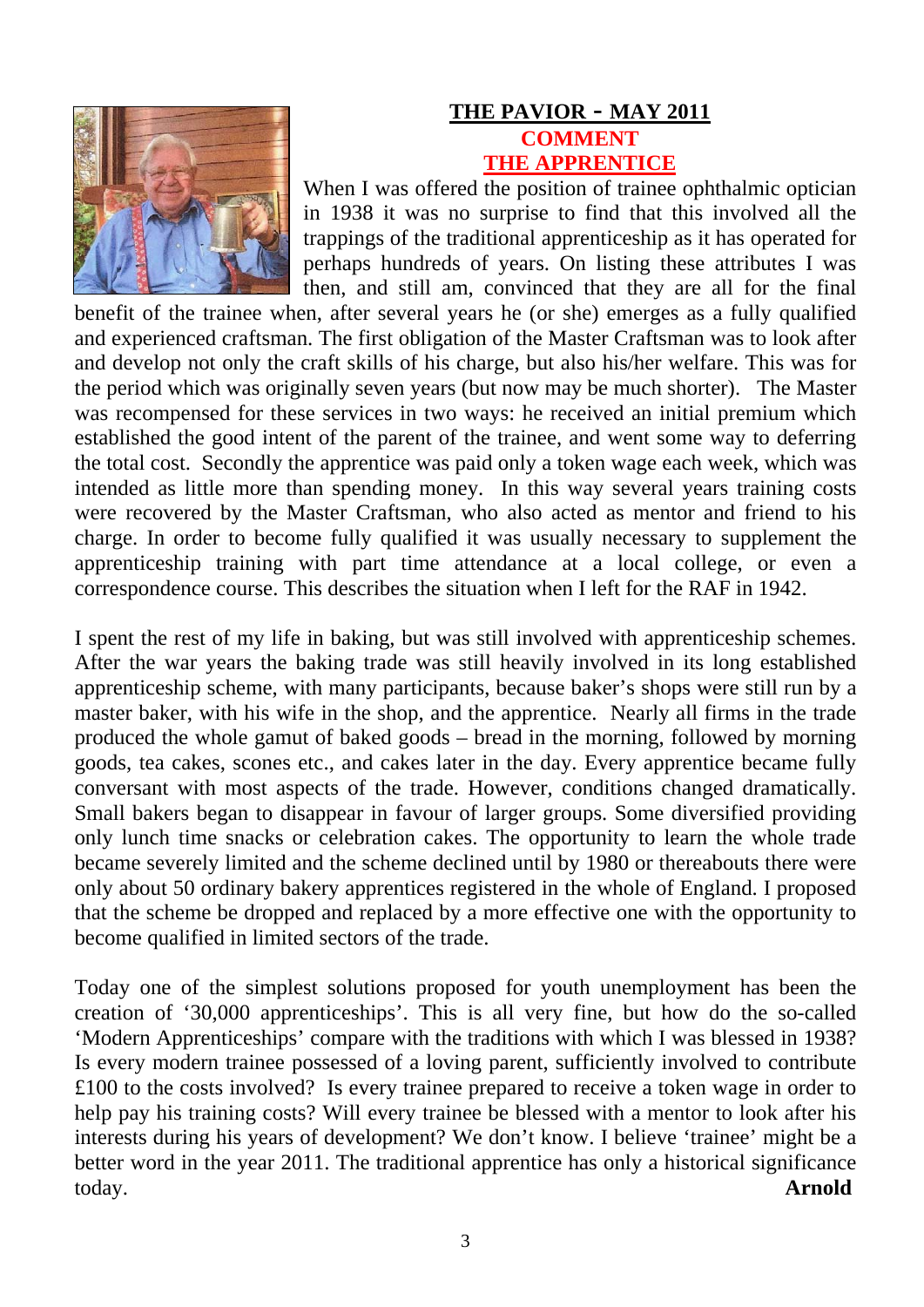#### **LETTERS FROM READERS FROM EDGAR JACKSON**

*[Edgar is a well-known attendee of Society functions and has contributed to the newsletter in the past. He reflects a little on his reading matter past and present, including this publication.]* 

Before the days of modern electronics, when the crystal set was king, I would read anything I could set my eyes on. This included newsprint, cut into convenient sized chunks, threaded with string and hung in the dunny. The chief drawback of this was the discovery that the conclusion of an interesting article was truncated in its prime. I learned my early French from the HP Sauce bottle, 'cette sauce de haut qualité…' We had *The People* and/or *The Sailor's Bible* (so-called) on Sundays and *The Daily Herald*, delivered, you guessed it, daily. These were augmented by *John Bull* and *Illustrated* and, so eagerly awaited on Friday, my copy of *Hotspur* with school stories of Red Circle, Mr Smugg and the like. I've just checked some surviving 1947 copies—worra loader rubbish!

 Not so, of course, *The Pavior* which rekindles those childhood anticipations. I almost salivate when I recognise the envelope and the only disappointment comes when I realise that I have read every last word. Stories of alumni's school experiences, earlier or later than mine—no matter. Comparisons can be drawn and nostalgia re-awakened.

 So I come to the last edition *(referring to that of Feb 2011-Ed)*. I savoured Neville Wildgust's submission of Harold Atkin's letter and as a Labour party member hung my head in shame. But I also read that of David Bonsall, class fellow again, this time about his involuntary contribution to pugilistics. I remembered how we were made to sit and watch fellow schoolies knocking seven bells out of each other. I didn't like it then and I don't like it now. (I am still trying to trace my unsent letter in response an earlier epistle of his.)

 Richard Maslen's poem was brilliant! I understood every word of it. 'Duddoos!' I haven't heard the word duddoos since the year dot, bless his little cotton frock. Recently I attended a do at our vllage church and, as I was leaving, met our old vicar.

"Entyergorrawyer?" I asked . "Shisbeyintyer" he answered. No further conversation necessary: I'm a product of Byron Ward, he hies from Mucky Huckna'.

 Christopher Gower says, "There can't have been many Livery events in the past when three Old Paviors have been present together." OK, but what about this float in the Lord Mayor's Show then? And another OP (moi) taking the photo? Mind you his livery and mine have different connotations.

(And yes, Christopher, I would like to know how a cathedral musical director gets plaistered.) Many thanks to all the contributors and the compiler and production team. **Edgar Jackson**



Yes folks, there really is a Paviors Livery Company but it is more associated with the actual **paving** industry than our kind of activity.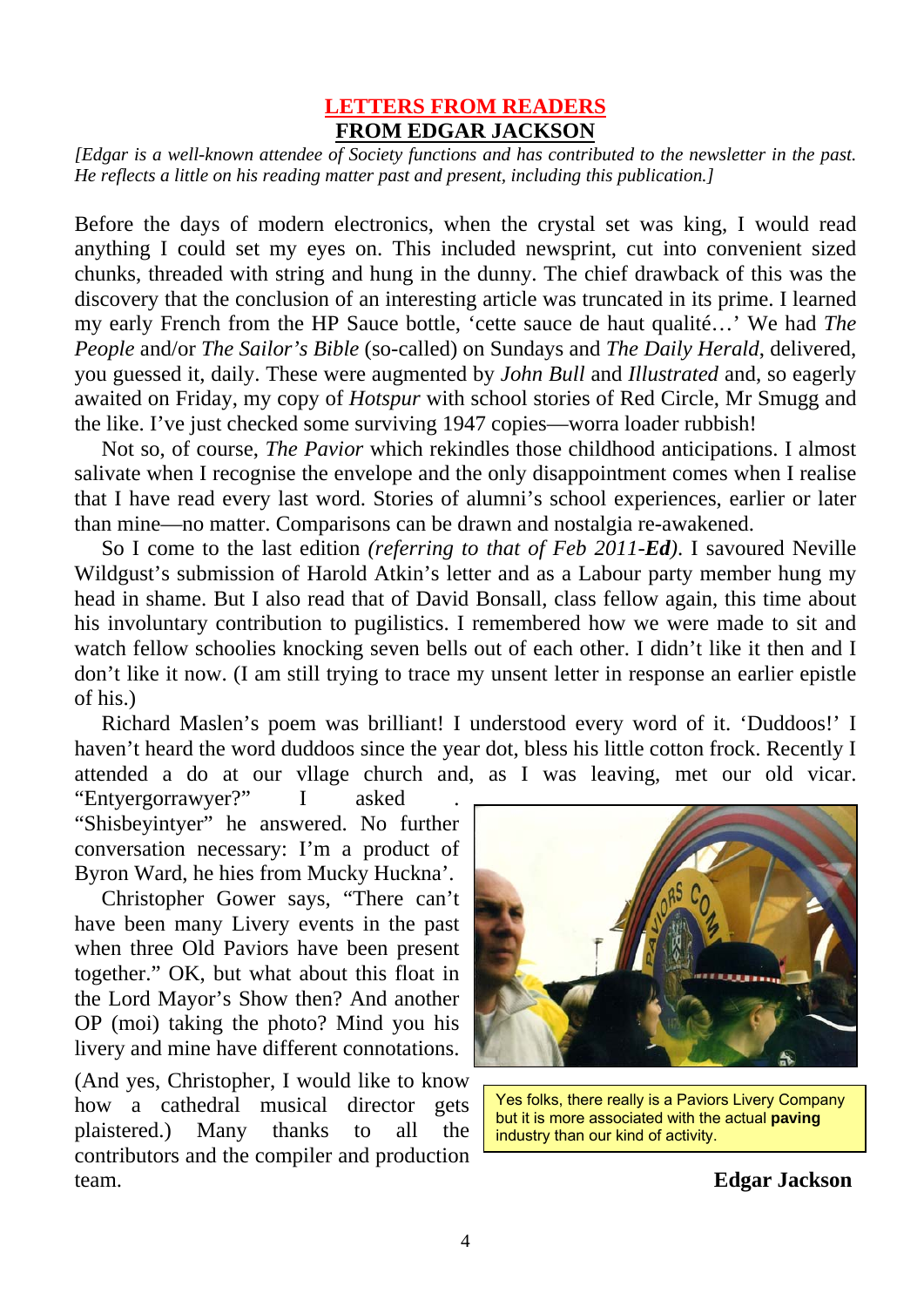#### **FROM MICHAEL SIMPSON**

#### Dear Colin,

At the risk of hogging the magazine's space, I can add a few details to the photograph of the school's leading boxers on p.13 of the May issue. Mr Dodd was educated, I believe, at St John's School, Leatherhead, and his father was, I think, a Methodist minister. Mr Dodd taught French and German. He was also in charge of one of the senior cricket teams. I was never a boxer, even a comic turn as so hilariously portrayed by Bob Cooper. The school was a notable performer in boxing in the 1950s and had national schools' champions. Pete Houghton (School House) was one and I think Waites was another. I believe Waites played the boy David in the play of the same name at Nottingham Playhouse. D.Williams was probably Dewi Tudno Williams, younger brother of a school captain, Wyn Tudno Williams. Wyn went to Trinity College, Cambridge but died of a tropical disease aged 36. Dewi read Classics at Oxford. The brothers were in Nottingham because their Welsh father was the local Min of Ag advisory officer. I recall all the others, though they were from at least three different years, entering in 1949-51. Best wishes, **Michael Simpson** 

#### **FROM HAROLD BLYTHE**

Hello Colin, I read Julia Meadows' note in the latest Pavior and, although I was never taught by Eddie Saayman, I do have one memory of him which may be of interest to Julia. I was taking an exam on the Bestwood site when a severe earth tremor shook the building. The invigilator for the exam was EHS and, without raising his eyes from the papers in front of him, he simply said "Don't worry boys, it is only an earthquake". The effect of his calm appraisal of the event reassured us at the time, and has always stuck in my memory.

Best wishes, **Harold Blythe** (1953 – 1960)

#### **FROM JIM BEARDSLEY**

*[Jim sent these reminiscences in a telephone call to the editor. He remembers life at a harvest camp, leading to a remarkable incident later on in the school…]* 

We were at a harvest camp near the village of Timberland in Lincolnshire, where we were billeted in an old chapel lit by huge paraffin lamps. This inspired one lad to try drying dock leaves over a lamp to produce ersatz tobacco (a failure).

We were in the vicinity of several bomber airfields and discovered deep channels scored across a nearby field where a bomber had jettisoned high explosive bombs at a deliberately low altitude so they would hit the ground sideways and skid along without detonation until they came to rest, ready for removal by the RAF bomb disposal teams. Needless to say we kept well away from *that* location!

While working in the fields we witnessed the crash of a Hampden bomber, not far away from where we stood. Naturally all the boys ran to the scene and one, known to have a wild and adventurous spirit, picked up a revolver which had been thrown clear, to keep as a souvenir. Later he brought the gun to school and showed it to his classmates and tinkered with it, revealing that it contained live ammunition. He removed one of the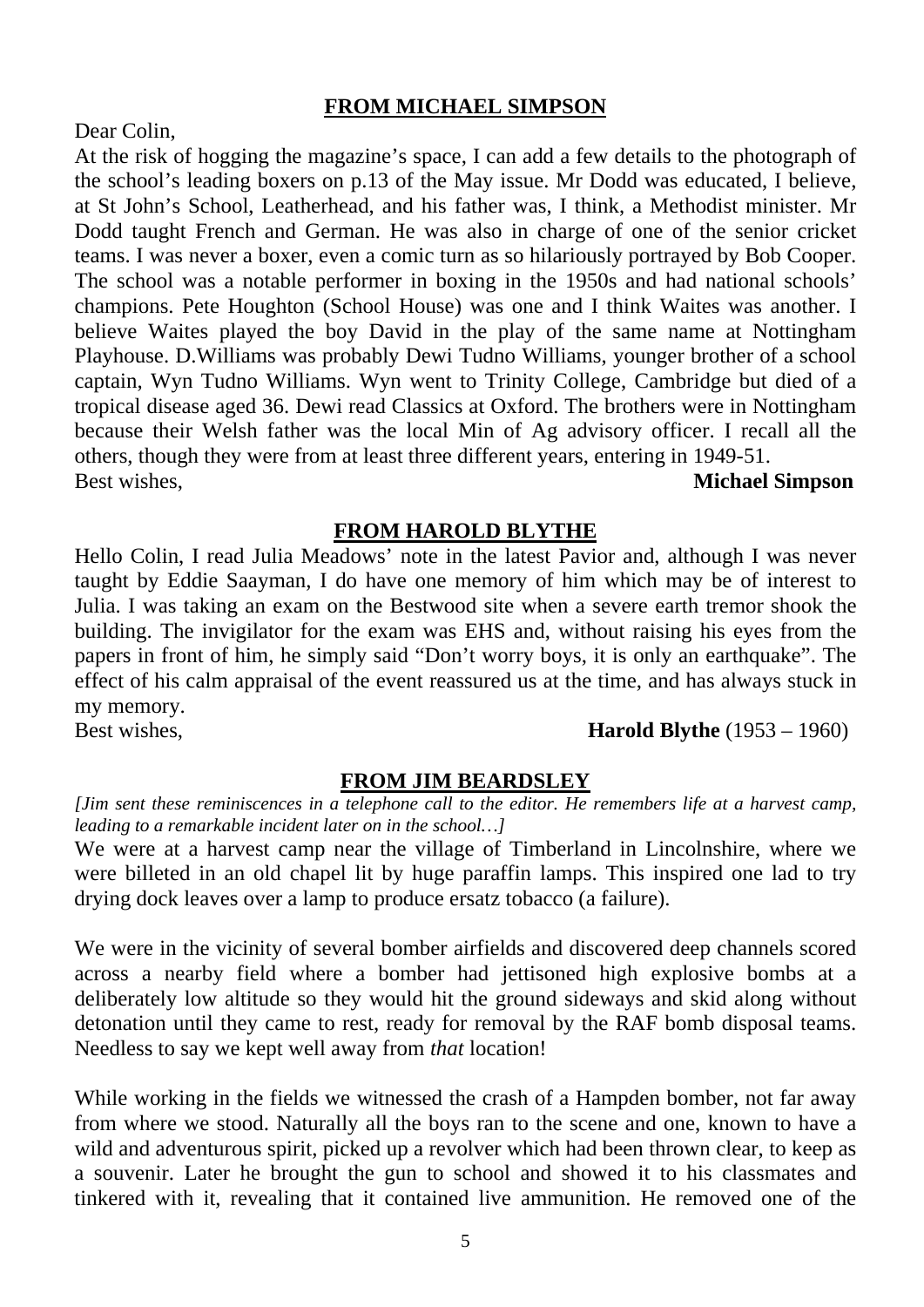rounds and then, while in the school woodwork shop, placed it in the gas burner under the workshop's glue kettle. What some boy's will do out of bravado! There was a loud bang and the glue kettle was projected up to the ceiling before falling down again, leaving streams of glue dripping from the ceiling. Fortunately the bullet was projected upwards and no one was hurt. Needless to say the boy concerned was disciplined and, I believe later expelled.

Lastly, I have this memory of Eddie Saayman back in my early years at HP. A couple of lads were chattering in the lesson and EHS made them stand up and demanded their names. 'Large, sir.' said the first. 'And you?' asked EHS of the other miscreant. 'Small, sir' was the (truthful) reply. EHS was not amused. 'Take a hundred lines each! Insolent boys.' **Jim Beardsley** 

#### **FROM PETE HAYES**

*[Pete Hayes is not (yet) a member of the Society but has sent this interesting account of his time at HP. We print it because, apart from its wealth of interesting memories, it deals with the time when the old grammar school era was drawing to its close.]* 

#### Dear Colin

As an ex-Pavior (69-73) I have been very absorbed in your High Pavement Grammar School website. The picture of the staff cricket team of 1970 shows some very familiar faces. I think all of them taught me at some time or other. One name is missing on the back row and I think this is Mr Monk who taught me Geography for one year only; Mr Bateman continued thereafter.

I was in Newstead House for the duration of my stay at HP and had the pleasure of being taught by Stanley (Middleton). His favourite phrase was 'stupid boy' and pre-dated Captain Mainwaring by a couple of years. I had other links with Stan as I went to school with his daughter and we remain good friends to date (she has just got married). I attended Stan's funeral and sat behind Mr Thompson (Thomo!) who was my History teacher.

 Ray Caulton was my big favourite simply because, instead of teaching me Maths, he just told me about his exploits in the RAF and his involvement in the Berlin airlift brilliant! He drove an old Volvo. Again he was suddenly taken from us while I was in the fourth form (I think). Sad day. I remember Charlie Mardling, who drove a Beetle and told me that you know when you've got the hang of French when you start dreaming in the language! Mr Blackburn drove an Austin Cambridge and built gliders for the D-day landings.

I now work for Nottingham Trent University telling kids in secondary school how important it is to try and get to University. High Pavement produced some wonderfully academic achievers many of whom waltzed into University but sadly I was not one of them. I often say that the worst thing I ever did was pass my 11 plus. Coming from a working class background with no brothers and sisters as role models, I was like a fish out of water. I left when I was 16, probably a failure in terms of HP statistics! However, in retrospect, I got there eventually so some of it must have rubbed off, and I do enjoy speaking *Latin* to people after all these years just to see their faces!!! It comes in handy when kids are doing projects on the Romans in schools.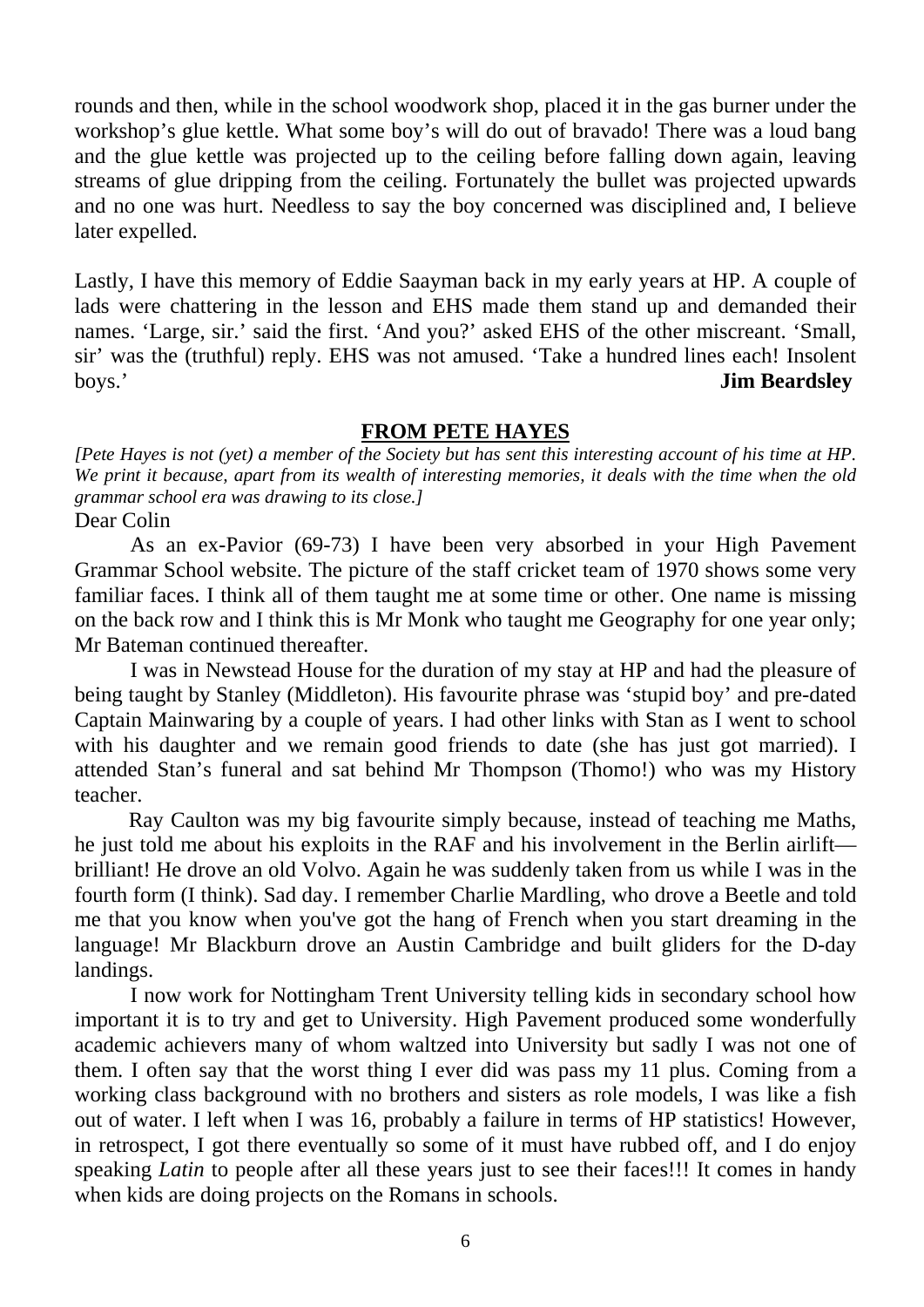I am secretly proud to have been part of HP life and followed on from my Uncle, George Mountain, who went there when it was on Stanley Rd before the war. He is still going strong at 83 so it must do us some good. I currently work at Forest Fields Primary School which faces HP's old Stanley Rd premises (which were closed this year). No doubt many more memories are at the back of the brain somewhere. It's difficult to believe it was all 40 years ago. Kind Regards, **Pete Hayes**

#### **Mary Partington**

Mary Partington, wife of our founder member Kendrick Partington, passed away on  $22<sup>nd</sup>$  July. Her funeral was held at St Peter's Church on  $4<sup>th</sup>$  August, when the Society was represented by Ken Kirk, Arnold and Barbara Brown and Edgar Jackson. We shall miss Mary's company at our annual events. The Society offers its condolences to Kendrick on his sad loss.

#### **Steve Wright**

Our long serving member Steve Wright (1965-71) died suddenly on May 6th. Again, the Society offers its condolences to his family on their sad loss.

#### **THE WORK OF THE ARCHIVIST**

Lance Wright has been busy of late in tracking down the details of various enquirers whose forebears were possibly educated at High Pavement. His searches have been highly successful and he makes use of a huge number of resources including the following:

- 1. Admission Registers 1 19 covering 1868 to 1948 (So far finished 1, 2, 3, 4, 5, 6, 13 & 14)
- 2. School Magazines Availability and a synopsis of each copy 1908 1991. These are searchable alphabetically (approx. 5000 names at present)
- 3. Archives located at High Pavement Sixth Form College (on-going)
- 4. Archives at Local Studies Central Library
- 5. Archives at University of Nottingham (Manuscripts Dept to be approached)
- 6. Archives at County Archives
- 7. Photographs at Nottingham Archives

| Also the following sources:                |                                            |
|--------------------------------------------|--------------------------------------------|
| HP Chapel list of persons in WW1           | HP School Old Boys in the Forces 1939 - 45 |
| HP School Log Book $1892 - 1895$ , list of | HP School Old Boys mentioned in Despatches |
| interesting topics                         | WW2                                        |
| HP School Log Book $1899 - 1912$ , list of | HP School Old Boys Decorations WW2         |
| <i>interesting topics</i>                  | HP School Old Boys POW's in WW2            |
| HP School Scrapbook 1947–1952, with name   | HP School Roll of Honour WW1 with added    |
| index                                      | notes                                      |
| HP School Staff List                       | HP School Roll of Honour WW2 with added    |
| HP School Staff involved in WW2            | notes                                      |

Lance does not charge a fee for his researches but asks people to consider making a donation to our very worthwhile Education Fund. Enquiries are always welcome.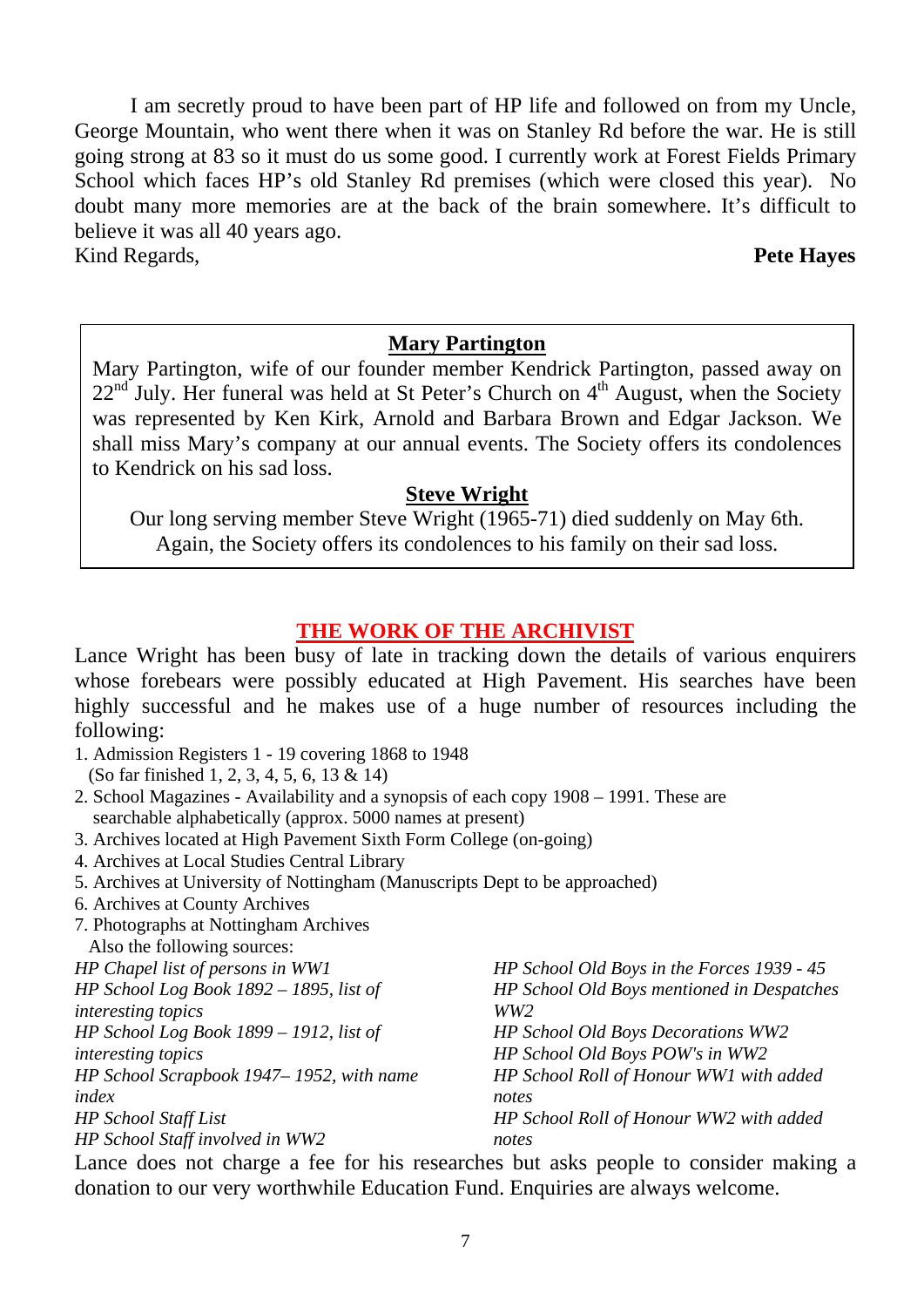#### **NOSTALGIA CORNER REMEMBERING THE ARMY CADET FORCE**

At its most active in the 1940s, in the years during and after the Second World War, the school ACF gave many members of the school community a chance to prepare for their impending National Service. This life-changing experience was always painted in the darkest possible colours by Crock: 'If you join the ACF it will prevent the first few months of your time in the Army from being a complete misery.' Many of us who joined the RAF, not to mention the Royal Navy, wondered exactly what he meant. Captain Crossland was one of the first leaders of the group (company?), later to be followed by Capt. Watthey and others. Both these gentlemen had served in the army, Crock in the first war and Capt W in the second. Assistance was rendered by Lieuts. Morris, Wells, Benner and others. Capt Watthey's circular letter to the parents of potential recruits had this intriguing tear-off reply slip:

*I am interested in the work done by the ACF and would like to attend A normal evening parade A special parade later in the evening\* \*Cross out whichever is applicable*

Someone, anticipating anxious parents wrestling with this ambiguity, had thoughtfully inserted a hand-written 'in' before 'applicable'.

All the officers were members of the school staff but the NCOs were from the ranks of the cadets themselves. The most senior of the NCOs was the CQMS (Company Quarter Master Sergeant)—a rank immediately below Sergeant Major—who was responsible for parade ground discipline. One remembers some notable holders of this rank including Kendrick Partington, John Emerson, John Dexter and Derrick Wilson. The school would watch in wonder as the squads performed precision drill in the hall and lower yard, just waiting for one cadet to turn the wrong way—but they never did! Once, an absent minded NCO called 'Halt!' when the front rank was within a foot of the school wall. That nobody flinched speaks volumes about the squad's discipline.

The cadets earnestly practised their drill, plus weapon training and map reading and visited military units for special training courses. The company also took part in exercises such as the Initiative Test where pairs of cadets would race to reach a distant objective, hundreds of miles away, by any possible means, using their initiative to acquire suitable transport. In 1949 the winners were the then CQMS B G (Diz) Hazel and Cpl J Parnell who were first to reach the Dragon Barracks in Edinburgh at 8.45 am, having left Redhill, Nottingham at 4.00 pm. A report in the local newspaper said:

*'At one time they stopped at a Miners' Welfare hostel outside Newcastle and could not understand a word of the local dialect'*

A true test of initiative. They were a smart lot were the ACF lads!

 **CS** 

*[Any fond memories from former cadets will be welcome for inclusion in the Pavior]*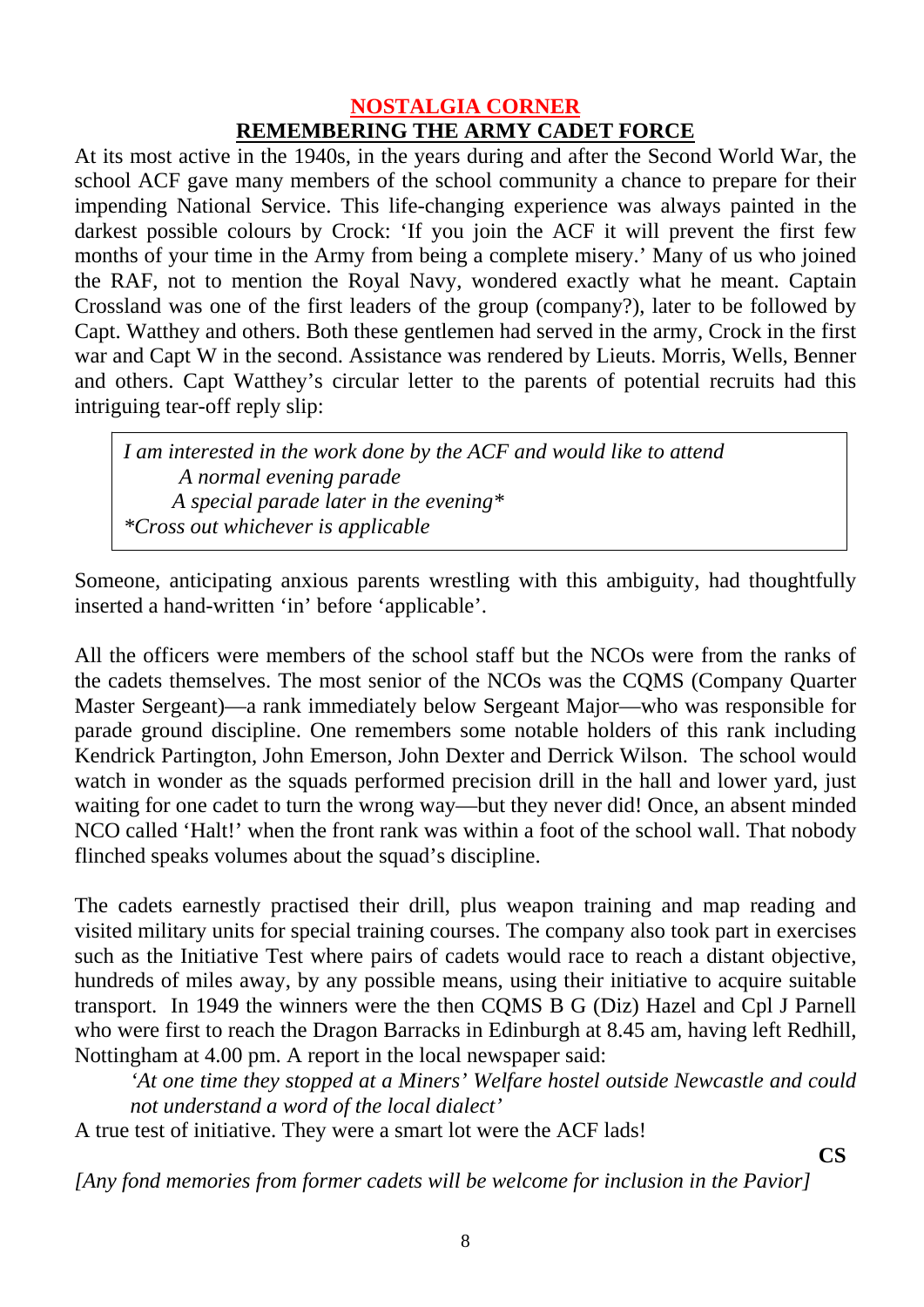#### **GEOFF OLDFIELD WRITES**



This month our historian Geoff Oldfield MBE forsakes the world of annals and archives to indulge in a personal reminiscence about **An End of Term Concert**

About the middle of the 1930s the pupils of High Pavement School, of whom I was one, were treated to an End of Term Concert. This

took place in the multi-purpose hall, the windows of which faced (and still do) on to Stanley Road. The performers were comprised of some of the staff members together with some of the talented musicians among the pupils.

There were two items which I particularly enjoyed and which I can still remember with pleasure. It was the first time I ever heard the renowned Yorkshire ballad "*On Ilkla Moor B'aht 'a*t" which of course needed a Yorkshire singer. Mr Howe, one of the two woodwork teachers, ably filled that role. I was particularly impressed by the way the various stages of the fate the headdress-less person would prove at the end that Yorkshire men were but one remove from cannibalism.

The other item, more suited to the linguistic needs of the pupils, was a duet by two of the classics masters. This was particularly so for the 'swots' (i.e. classicals) but what the others understood I don't know. A few years ago though, the late Stanley Middleton and I managed to give a rendition of it as follows:

| Amo, amas, I love a lass,<br>As a cedar tall and slender;<br><b>Sweet cowslip's grace</b><br>is her nominative case<br>And she's of the feminine<br>gender. | Verse 2<br>Can I decline a nymph divine?<br>Her voice as a flute is dulcis;<br>Her oculis bright,<br>her manus white,<br>And soft when I tacto, her pulse is.<br>Rorum. |
|-------------------------------------------------------------------------------------------------------------------------------------------------------------|-------------------------------------------------------------------------------------------------------------------------------------------------------------------------|
| Chorus:<br>Rorum corum sunt divorum<br>harum scarum Divo!<br>Tag rag merry derry,<br>periwig and hatband<br>Hic hoc horum genetivo.                         | Verse 3<br>O how bella my puella,<br>I'll kiss secula seculorum;<br>If I've luck, sir,<br>she's my uxor!<br>O dies benedictorum!<br>Rorum                               |

One of the pupils who played the piano was James Loudon Merry who was in my class. He was unfortunately not very robust and could not take part in any sports or even PT. However, he became a talented orchestral pianist but his life came to an untimely end when he was in his forties.

I wonder, were these concerts a regular feature or did the 1939-45 war put a stop to them? **Geoff Oldfield**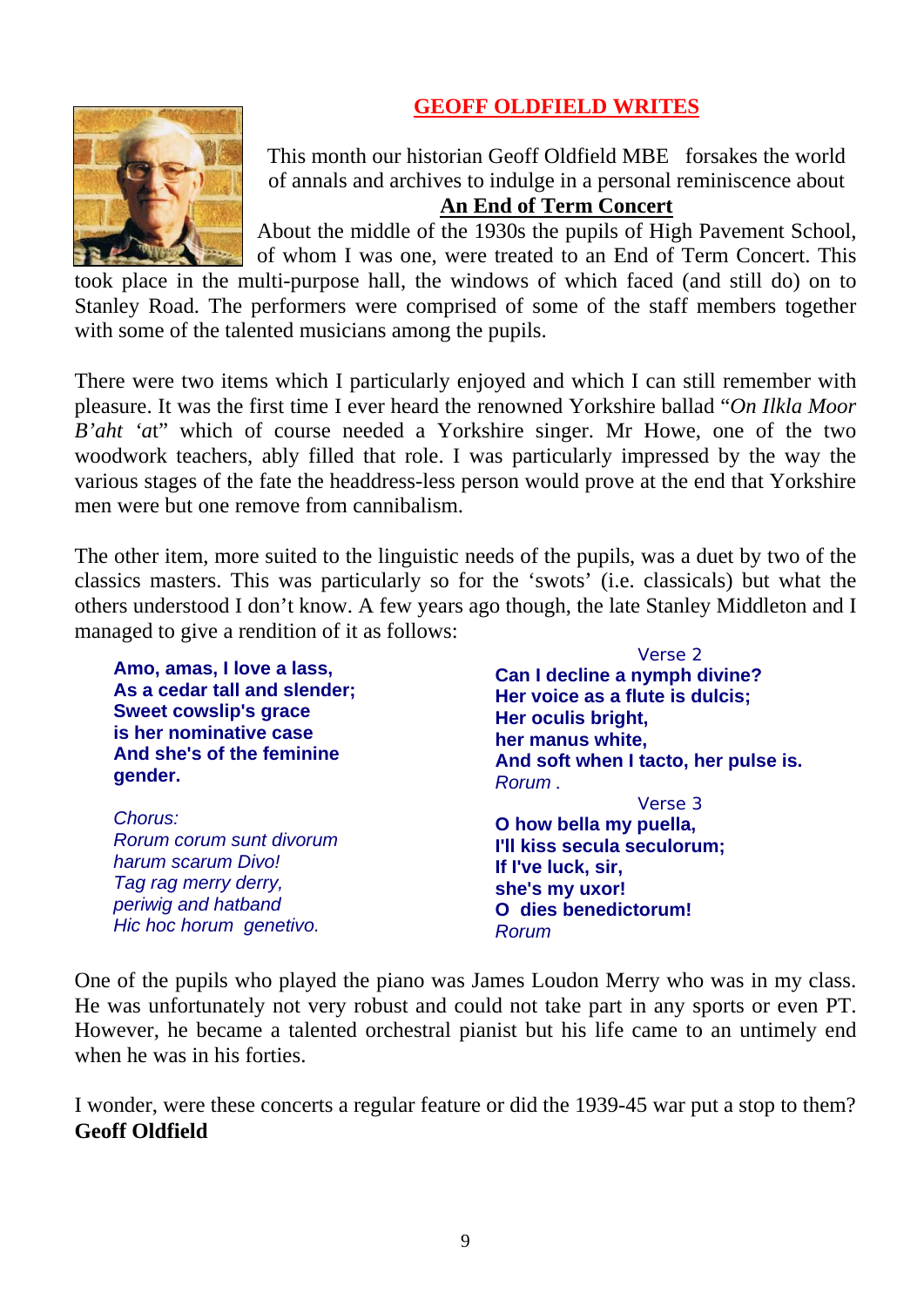#### **HIGH PAVEMENT SIXTH FORM COLLEGE AWARDS EVENING**

The High Pavement Sixth Form College held its annual Awards Evening on Wednesday June  $29<sup>th</sup>$ . By invitation of the Principal the Society was represented by the Chairman, Ken Kirk, and General Secretary, Noel Gubbins. The awards, which are made annually for endeavour by students at the college, included four donated by the High Pavement Society. (in the form of Book Tokens for  $£25$ ). The recipients were:

**Hannah Glew** for A2 French, Hard Work, Commitment and Excellent Attendance

**Konrad Onukfruk** for Hard Work, Commitment and Excellent Attendance

(Unfortunately both the above were prevented from attending on the night.)

**Thomas Dransfield** for Hard Work & Triumph over Adversity (presented by Ken Kirk) **Anastasia Lubke** for Exceptional Dedication to Excellence (presented by Noel Gubbins)



◄ **Thomas Dransfield** receives his HP Society Award from Ken Kirk.

**Anastasia Lubke** receives her HP Society Award from Noel Gubbins.

The occasion was attended by the prizewinners and many parents and friends.



#### **HP SOCIETY SPECIAL AWARD TO CRAIG THOMSON**



Craig Thomson of High Pavement Sixth Form College is to participate in this year's European Orienteering Championships and the Society has agreed to assist with his expenses in this challenging feat. We hope to receive an account of his experiences after the event.

◄ Robin Taylor, HP Society Treasurer, presents the HP Society's cheque for £100 to **Craig Thomson** of High Pavement Sixth Form College.

#### **HUMOUR FROM PETER DAWSON**

On one occasion George Bernard Shaw sent Winston Churchill two tickets for the first night of his new play in the West End. He also enclosed a note reading, "Please find two enclosed tickets—one for yourself and one for a friend, if you have one." Churchill returned the tickets to Shaw enclosing a note of his own, "I regret I will not be able to attend the first night of your new play. Perhaps I can have a couple of tickets for the second night, if you have one." Best Wishes. **Peter Dawson.**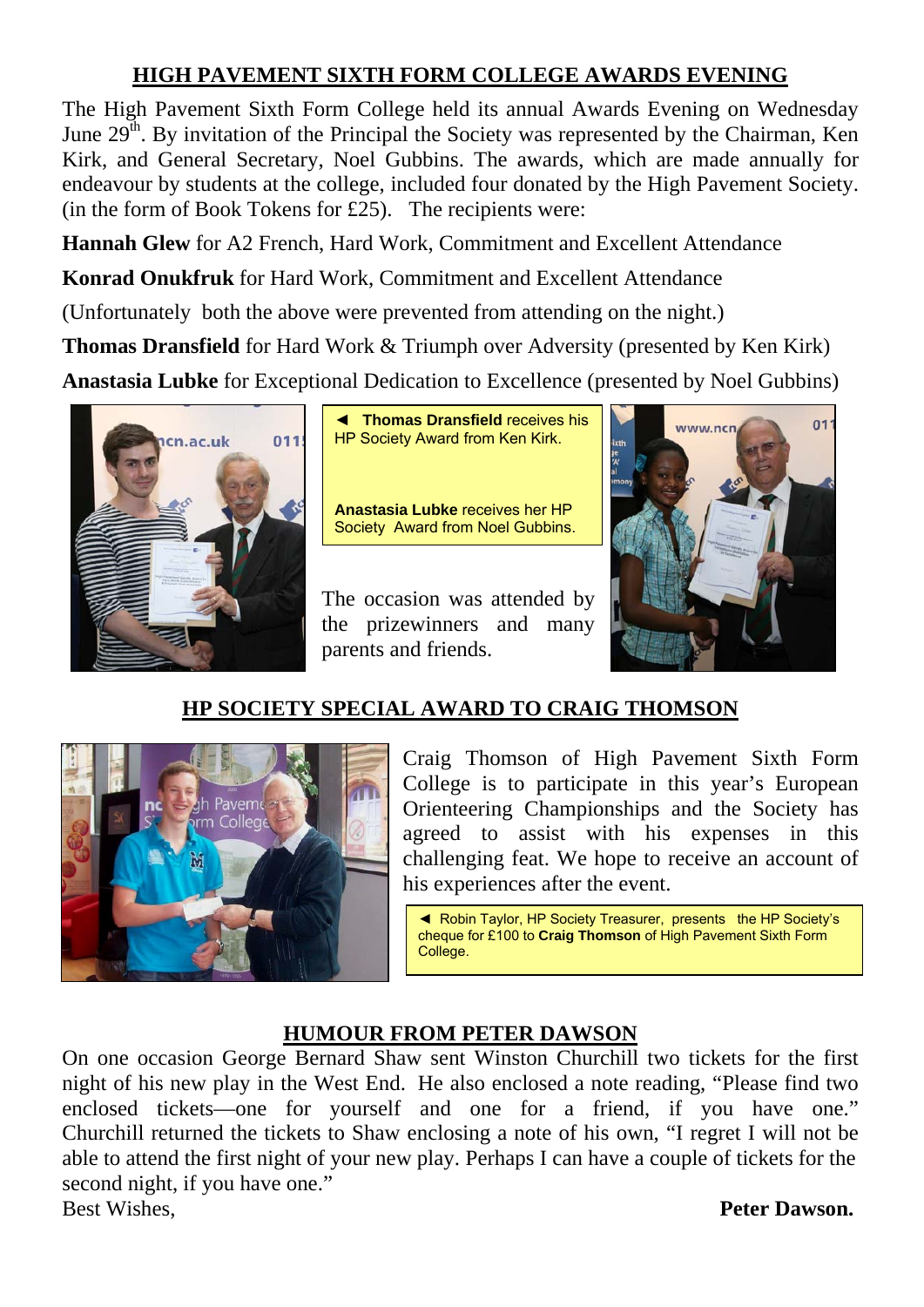#### **PUB LUNCH NEWS**

**The Ferry Boat Inn, Stoke Bardolph** Stoke Bardolph is a sleepy little village off the beaten track by the Trent and was once known for its aromatic breezes but it's now fresh and fragrant. The Ferry Boat Inn made a friendly meeting place for the High Pavement Country Lunch Club, selected by Arnold Brown on the recommendation of Jean Nutting (who was present).



Our party was the largest present in the commodious dining room and by far the most mature in years. Eating and drinking continued as we watched the boats passing on the Trent, though the service was a little tardy at times (a sign said 'Swift Speedy Service'!). However the prices were low. We finally dispersed, after a very pleasant session.

#### A group of thirty members, partners and friends met under its roof (which leaked a bit during a heavy shower). We were pleased to see Don Woodward and Stan Rhodes (from the 1940 intake) with their ladies. It was also good to welcome Vic Taylor (1928 vintage) back among us after his illness, accompanied by his son Roger.



#### **The White Lion, Bramcote**



accommodate up to 28 persons there was a little space left, possibly due to holiday commitments among the regulars.

The Pub Lunchers gathered in the wilds of Bramcote on  $11<sup>th</sup>$  July to sample the food and drink at the White Lion. Twenty five or so members and partners enjoyed a good lunch and each other's company, as usual. Although the premises could

The Social chit-chat of Old Paviors and friends continues over the coffee cups at the White Lion (who's that hiding behind his coffee?).►



The next pub lunch will be during August at the Reindeer Inn in Hoveringham but a report will appear in the November issue *Pavior.*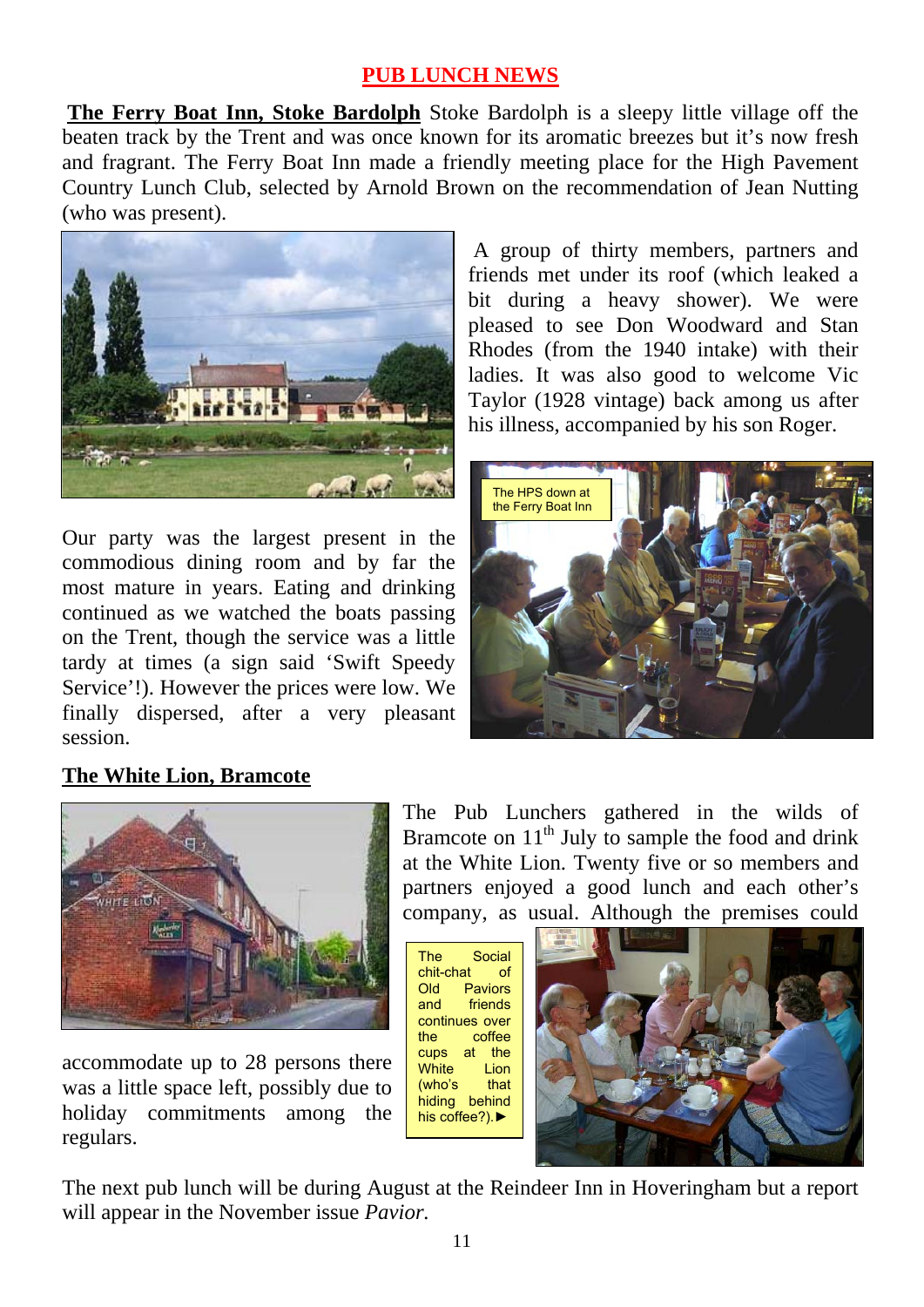#### **MORE SPORTING PRINTS - OLD FRIENDS AS WE REMEMBER THEM**

*[Old photos of sports teams and other subjects are always welcome and a source of great interest. Prints can be copied and returned.]*  **THE 1950 RUGBY COLTS**



**Back row:** Dent, Dawson, Denning, Smith, Beale, Beaumont, Wooton, Bird. **Front row:** Douglas, Squires, Green, Knight, Gee, Lamb.

This excellent print was made available by our friend **Stan Smith**, editor of the *Basford Bystander* in whose pages it initially appeared (and later appeared in the *Nottingham Evening Post).* Stan remarks:

 'All the players in the picture were aged around thirteen. In those days the school was in Stanley Road and the school playing fields were at Bilborough (Strelley) where Bilborough College now stands. One outstanding memory for the team was when we played Henry Mellish (the Bulwell Grammar School) on their own ground. I don't remember the result but the rugby tea definitely consisted of bread and dripping sandwiches'. Does anyone else remember those days?

*[We appreciate that the same picture from another source was posted at an earlier date on the HPS website, with an accompanying note from Old Pavior Phillip Green.]* 

#### **THE PREFECTS OF 1957**

Richard (Dick) Beasley has sent several photos from his time at HP in the late 1950s and one of them is this shot of the school prefects in 1957. It was always a matter of pride at High Pavement that the operational control of activities outside the classroom was handled solely by the prefects. When not teaching, the staff would withdraw to their common rooms and the prefects would assume total control. From the appearance of this group this control would be absolute. What a determined-looking crew they are.

Dick has supplied some names; perhaps the others can identify themselves.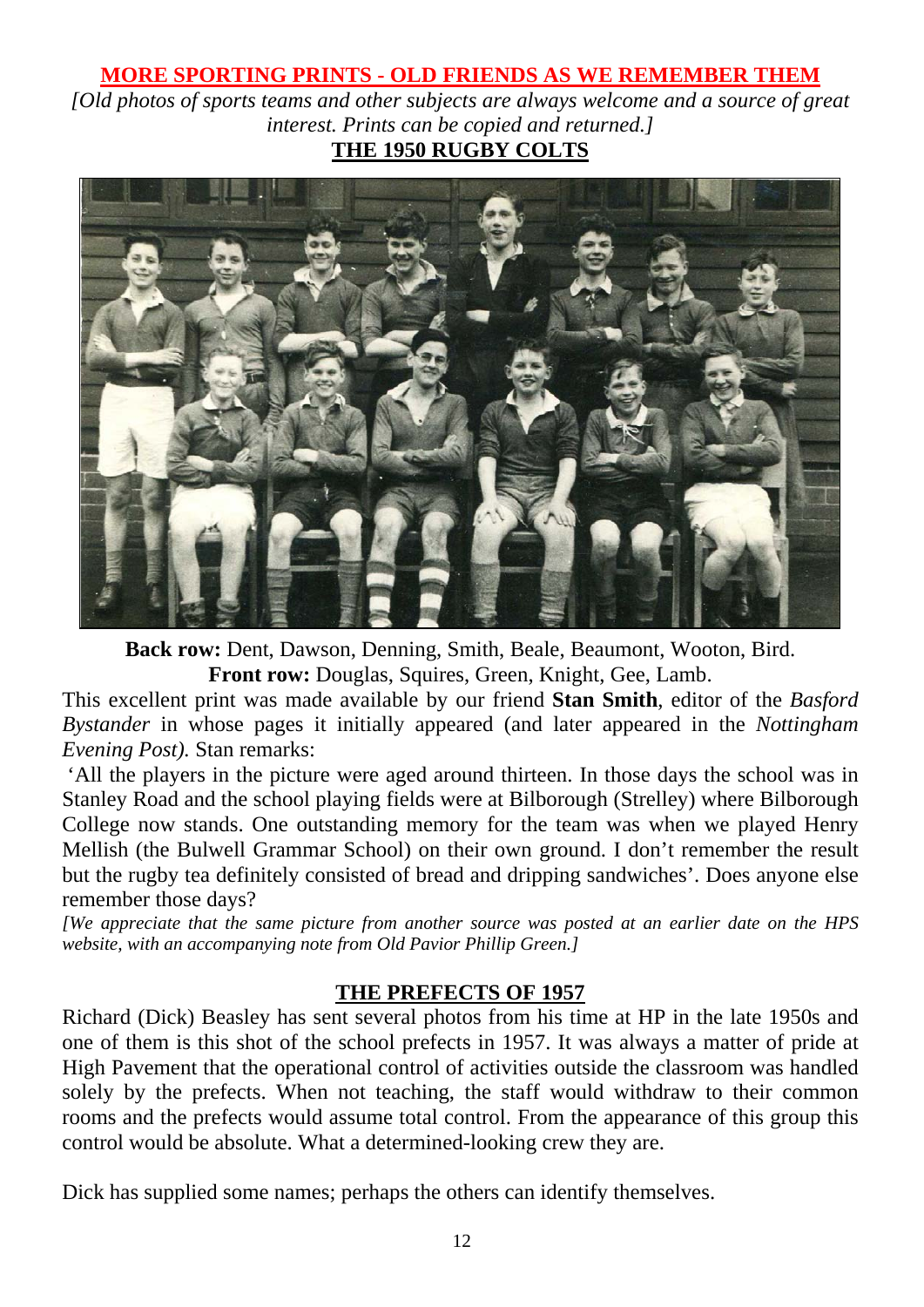

**(L to R) Back Row:** David Nathan, Colin Bacon, Bill McLean (I think), Bill Morley, (unknown), Higginbotham, David Pratt, (unknown), Graham Whatmore, (unknown), "Snowy" Thompson, Graham (surname?).

**Middle Row:** (unknown), Mick Stuchcliffe, Tony Neville, Mick Hurworth, Brian Silk, (unknown), John Worthy, Mike Simpson, John Stokes, Bill Gunn.

**Front Row:** Henry Charles, Myself, David Morris, (unknown), (unknown), David Morton, (unknown), (unknown).

### **DON'T FORGET!**

#### **AGM, Quiz Night and Social Evening 2011**

This event will be held on **Friday September 30th** in the Welbeck Rooms, West Bridgford. Please make a note of the date. Also please tell any Old Paviors of your acquaintance who are not members that they will be welcome to attend (contact the secretary). We would like to see as many friends as possible attending

and are sure you will enjoy the evening's entertainment.

The evening will begin as usual with the formal Annual General Meeting for Members while other guests can chat & renew acquaintances in the bar. The AGM should be brief affair (but you will be able to voice your opinions on how your society is run) and will be followed by a substantial buffet and our usual Quiz, arranged for all guests to participate. **Will you be Will you be Will you be** 



**Top Boy?** 

Please make the effort to attend as we look forward to meeting you again.

Formal notice and invitations will be sent by post nearer the date.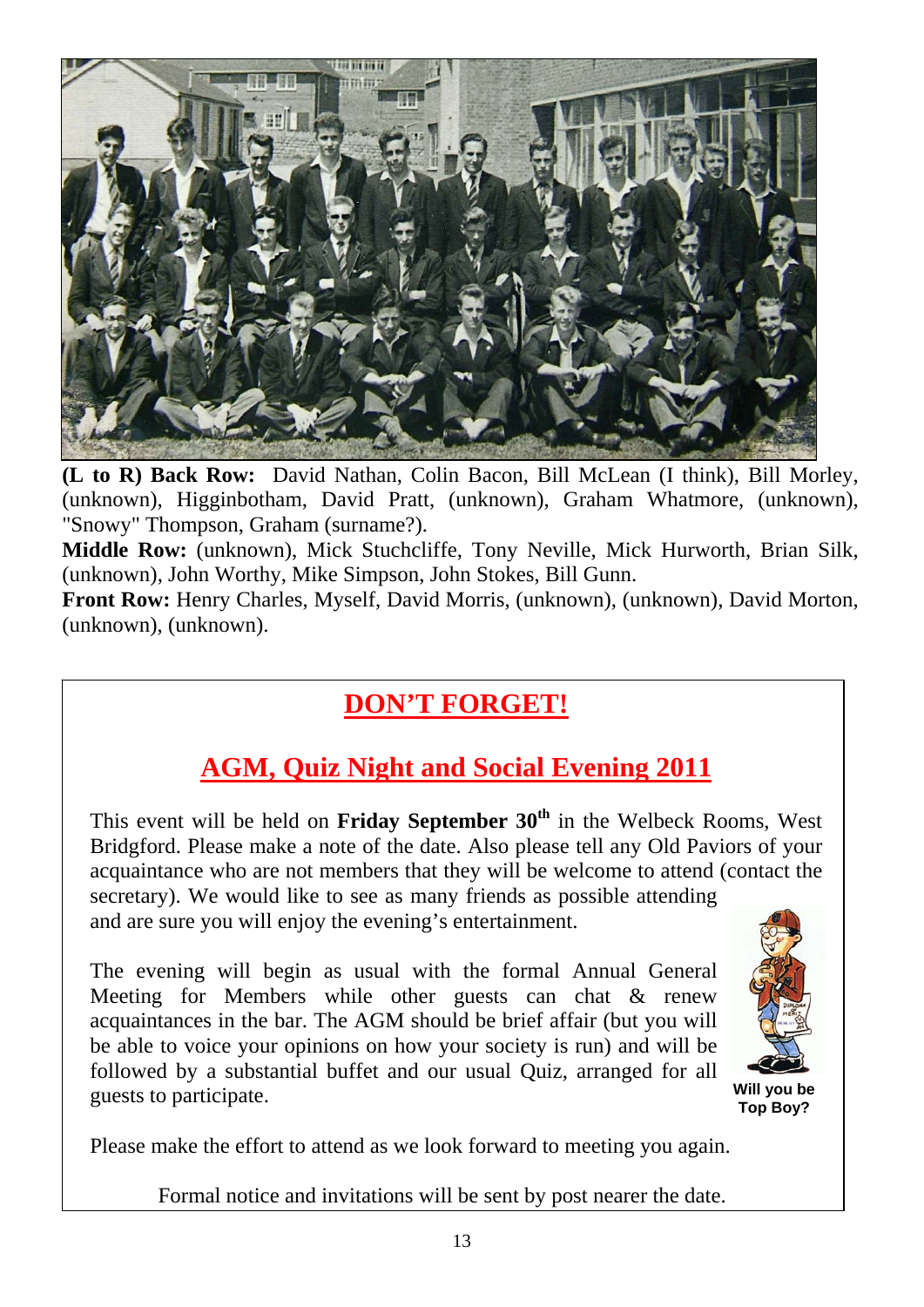#### **A LITTLE PILGRIMAGE**

During the month of June I was on a holiday visit to the Suffolk town of Southwold and while there recalled that Bill Benner, our fondly remembered art master of the 30s and 40s, was buried in nearby Blythburgh (as reported by our fellow member Richard Maslen, who also lived in the village until recently). I saw fit to visit Bill's grave and share a few thoughts with him for old times' sake. I read the name WILLIAM BENNER followed by *ARTIST* on the now mossy gravestone and remembered the old days. **Colin Salsbury**

#### **HIGH PAVEMENT**

How proud we were to sing '*CARMEN PAVIORUM*' Which was the song known as High Pavement. Not everyone in the school was a student of Latin But the whole school knew what the words meant

The staff and the students were united in their quest To ensure that the school was ranked among the best And when they sang their song it was an inspiration, Demonstrating their united dedication.

It made us proud to know that we were united And could express our joy with a united voice For the opening words: '*UNA VOCE*' was an indication We believed we could not have made a better choice.

For it was a school with a proud reputation Which everyone strove to ensure was maintained Grammar schools have dwindled down the years Yet many feel the system should have been retained

I am proud that I can claim to be an Old Pavior My education has helped me in so many ways I still remember my teachers with affection And will do so for the rest of my days

#### **Ron Martin (1941-47, Captain of Forest House)**

#### **ARNY'S BOOK**

#### **THE NORFOLK BROADS**

During our tenure at Charlbury Road, first Paul, and then Chris, had become friendly with the Oswell children - Michael and Rosemary, who lived higher up the road. They were of similar age, and their Mum, Dorothy, attended the Manning School at the same time as Barbara. The families had much in common, became firm friends, and arrangements were made for the two families to take a holiday together on the Norfolk Broads.

Two nearly adjacent bungalows were booked for the school holiday week in June. Ours was shown in the brochure as situated on 'Wroxham Little Broad', while the Oswells' was nearby on the River Bure. We were unaware of the need to provide some form of transport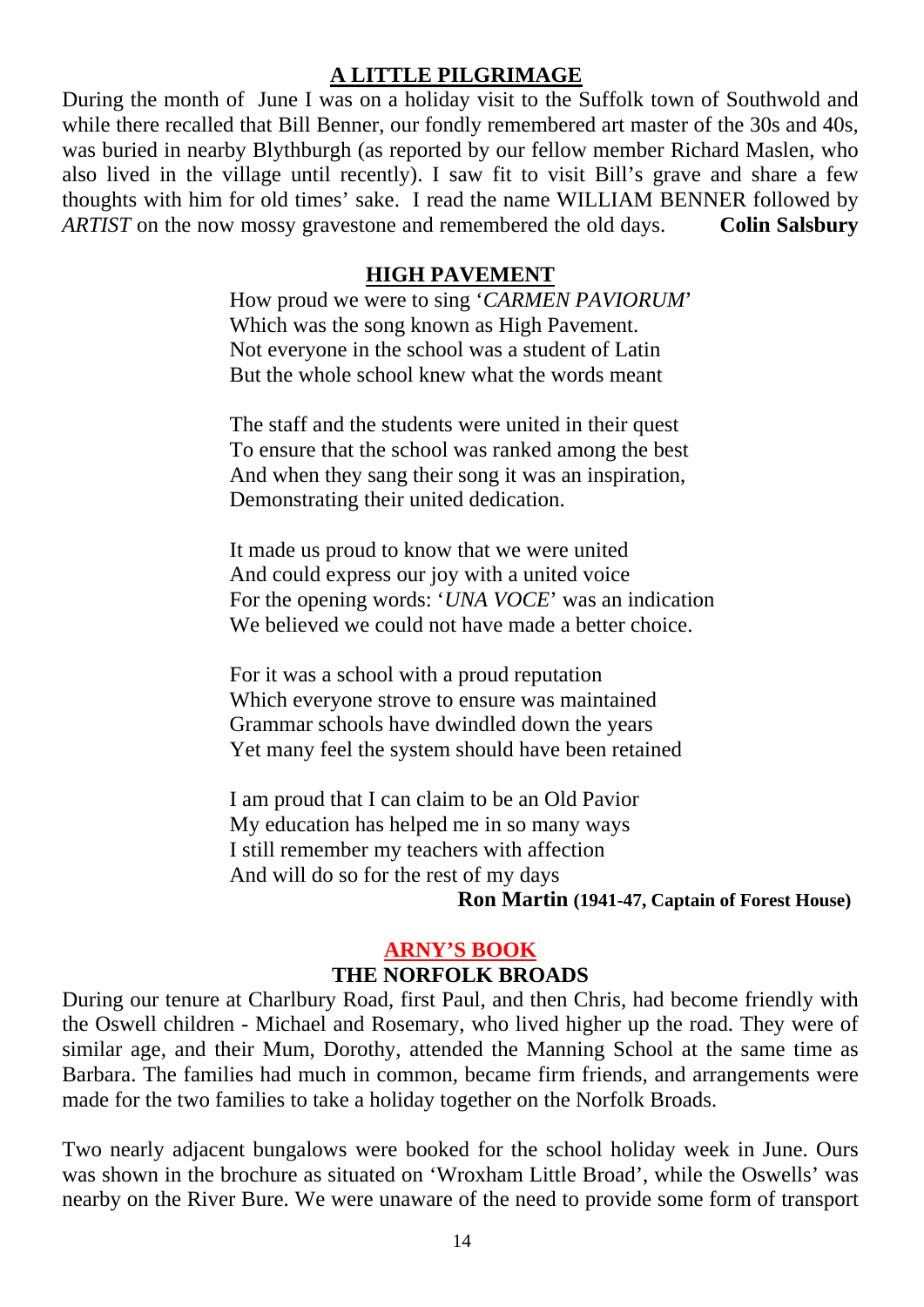on the water, but we reserved lugsail dinghies, and presumed them to be basic sailing vessels. Paul, at twelve years old already showing signs of his inclination towards the water, was building a canvas canoe. This was of the PBK 22 type, a wooden model covered with canvas, and very much to the forefront of canoe design at the time. This was truly a major project for a twelve year old, but Paul worked persistently until finally the completed craft emerged from our garage ready for launching. Michael, the Oswells' son had made a similar model.

One fine and sunny Saturday morning cars were loaded with all the equipment we considered necessary for a holiday by the water, and we set course for our destination with no experience, and little idea of what to expect on arrival. We parked in the centre of Wroxham, which was one of the principal centres for the Broads, and where the needs of all were met by 'Roys of Wroxham', who catered for everything from groceries, beers, wines and spirits, to clothing, goods and equipment concerned with boats of all kinds. At that time Roy's, although considerable in size, was a family concern with old fashioned traditions of service, so we had placed our food order in advance, and were soon to find it, already delivered to our holiday home, to be paid for at any time during the following week.

The distance from Wroxham was little more than a mile, but seemed more like three, as we trundled along with our loaded cars, their canoes still safely but precariously riding on roof racks. We reached the end of our journey as a wooden building by the side of the water, was glimpsed through the trees. This was our bungalow—an unforgettable moment as we stepped into it full of intense curiosity and apprehension. The living room was large, furnished in the 1920s or earlier in a style which was clearly typical of Broads holiday homes at that time. All furnishings and decoration, constructed in wicker or wood, had the feel of thirty years of loving care, and were worn with years of use. It was an almost theatrical set from the turn of the century. Wide French Windows gave ample access onto a landing stage fronting on to 'Wroxham Little Broad' of the brochure. No more than one or two acres in area, it was accessed from the main Wroxham Broad by a narrow channel ten feet wide, sheltered by trees and their overhanging branches. We shared Wroxham Little Broad with one other, unoccupied, bungalow, but otherwise it was for our own use during our stay.

Moored in its centre was a boat. I then had little knowledge of boats – and even now have little more – but this boat was clearly in keeping with the era just described. A boat built purely for sailing, with beautiful lines, but gracefully ageing, it could well have been moored in its present position specifically to add atmosphere to the surrounding idyllic spot. We loved it. A little rowing boat came as part of the deal and was moored alongside the landing stage. Until the lugsail dinghy was collected from the boatyard it was the only form of water transport we had, other than the untried canoe still resting on the car. This situation was soon remedied as Paul, no doubt with help from his sister, manhandled the canoe from its rather undignified perch and promptly lowered it, with due ceremony, into the water. First contact with its natural element confirmed that Paul's prize possession did indeed float, appeared to be watertight and stable, and soon carried its proud owner, using his unique and consummate skill, around our private waters.